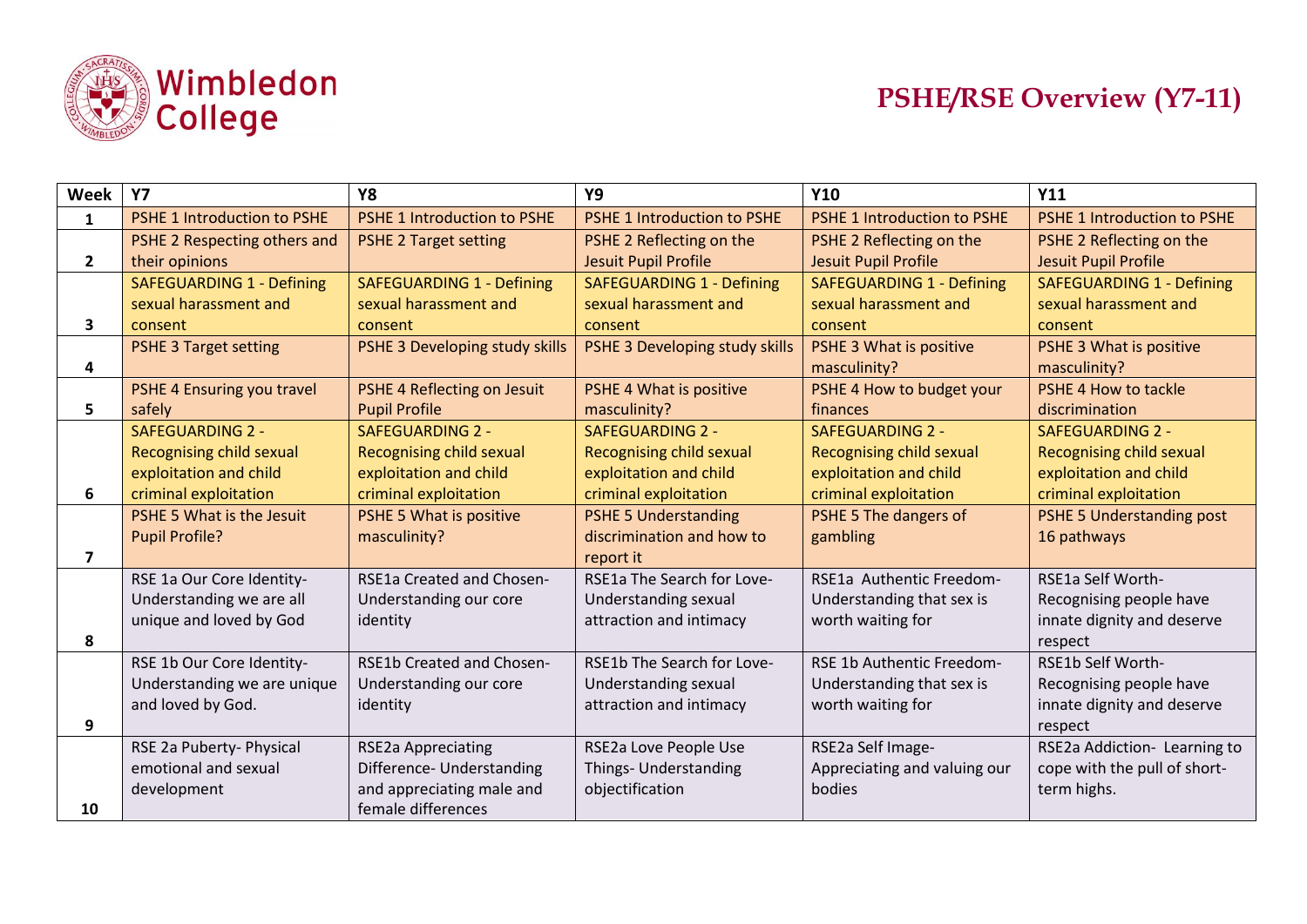

| Week | <b>Y7</b>                       | <b>Y8</b>                       | Y9                                 | <b>Y10</b>                      | Y11                               |
|------|---------------------------------|---------------------------------|------------------------------------|---------------------------------|-----------------------------------|
|      | RSE 2b Puberty- Physical        | <b>RSE2b Appreciating</b>       | RSE2b Love People Use              | RSE2b Self Image-               | RSE2b Addiction- Learning to      |
|      | emotional and sexual            | Difference- Understanding       | Things- Understanding              | Appreciating and valuing our    | cope with the pull of short-      |
|      | development                     | and appreciating male and       | objectification                    | bodies                          | term highs.                       |
| 11   |                                 | female differences              |                                    |                                 |                                   |
|      | RSE 3a Self Esteem-             | RSE3a Feelings- Managing our    | RSE 3a In Control of My            | RSE 3a Values, Attitudes and    | RSE3a Eating Disorders-How        |
|      | Considering the impact of       | feelings using self-control,    | Choices-Choosing to delay          | Beliefs- Building confidence,   | pressure, stress and anxiety      |
|      | self-esteem and how it can be   | self respect and patience       | sexual intimacy                    | integrity and understanding     | can contribute to poor            |
| 12   | nurtured                        |                                 |                                    |                                 | emotional health                  |
|      | RSE 3b Self Esteem-             | RSE3b Feelings- Managing        | RSE 3b In Control of My            | RSE 3b Values, Attitudes and    | <b>RSE3b Eating Disorders-How</b> |
|      | Considering the impact of       | our feelings using self-        | Choices-Choosing to delay          | Beliefs- Building confidence,   | pressure, stress and anxiety      |
|      | self-esteem and how it can be   | control, self respect and       | sexual intimacy                    | integrity and understanding     | can contribute to poor            |
| 13   | nurtured                        | patience                        |                                    |                                 | emotional health                  |
|      | <b>SAFEGUARDING 3 - What is</b> | <b>SAFEGUARDING 3 - What is</b> | <b>SAFEGUARDING 3 - What is</b>    | <b>SAFEGUARDING 3 - What is</b> | <b>SAFEGUARDING 3 - What is</b>   |
| 14   | peer on peer abuse?             | peer on peer abuse?             | peer on peer abuse?                | peer on peer abuse?             | peer on peer abuse?               |
|      | RSE 4a Where We Come            | RSE4a Before I Was Born- Life   | RSE4a Fertility and                | RSE4a Parenthood-The            | RSE4a Birth Control-              |
|      | From-Introducing sexual         | in the Womb                     | Contraception-Methods of           | responsibility of a lifetime    | Developing an understanding       |
| 15   | intercourse                     |                                 | contraception                      |                                 | of birth control                  |
|      | RSE 4b Where We Come            | RSE4b Before I was Born-Life    | RSE4b Fertility and                | RSE4b Parenthood-The            | <b>RSE4b Birth Control-</b>       |
|      | From-Introducing sexual         | in the Womb                     | Contraception-Methods of           | responsibility of a lifetime    | Developing an understanding       |
| 16   | intercourse                     |                                 | contraception                      |                                 | of birth control                  |
|      | RSE 5a-Relationships-           | RSE5a Tough Relationships-      | RSE5a Marriage-Different           | RSE 5a Abuse- Understanding     | RSE4a Pornography-                |
|      | Reflecting on different types   | Living with tolerance,          | types of committed                 | what constitutes abuse in       | Developing an understanding       |
|      | of relationships (friends and   | kindness and forgiveness        | relationships                      | relationships                   | of issues relating to             |
| 17   | family)                         |                                 |                                    |                                 | pornography                       |
|      | RSE 5b Relationships-           | RSE5b Tough Relationships-      | RSE5b Marriage-Different           | RSE 5b Abuse-                   | RSE4b Pornography-                |
|      | Reflecting on different types   | Living with tolerance,          | types of committed                 | Understanding what              | Developing an understanding       |
|      | of relationships (friends and   | kindness and forgiveness        | relationships                      | constitutes abuse in            | of issues relating to             |
| 18   | family)                         |                                 |                                    | relationships                   | pornography                       |
|      | RSE 6a Online Lives-            | RSE6a Think Before You          | <b>RSE 6a One Hundred Percent-</b> | RSE 6a Solidarity-Standing in   | RSE 4a STIs - The reality of      |
|      | Safeguarding our online lives   | Share-Online safety             | Showing respect, using             | solidarity with the poor        | <b>STIs</b>                       |
| 19   |                                 |                                 | consent                            | marginalised and oppressed      |                                   |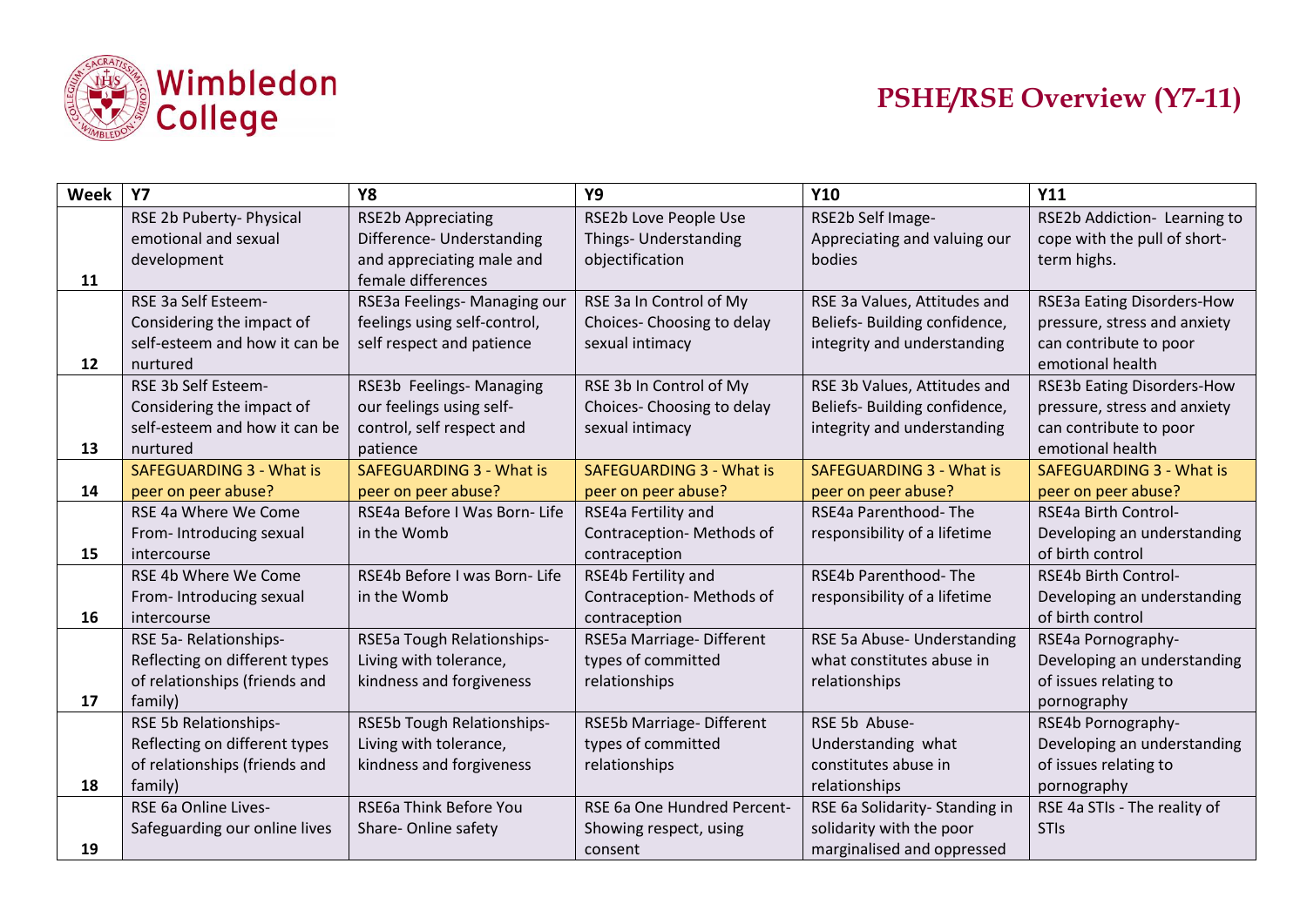

| Week | <b>Y7</b>                                | Y8                                                | <b>Y9</b>                                    | <b>Y10</b>                         | Y11                              |
|------|------------------------------------------|---------------------------------------------------|----------------------------------------------|------------------------------------|----------------------------------|
|      | RSE 6b Online Lives-                     | RSE 6b Think Before You                           | RSE 6b One Hundred Percent-                  | RSE 6b Solidarity-Standing in      | RSE 4b STIs - The reality of     |
|      | Safeguarding our online lives            | Share-Online safety                               | Showing respect, using                       | solidarity with the poor           | <b>STIs</b>                      |
| 20   |                                          |                                                   | consent                                      | marginalised and oppressed         |                                  |
|      | RSE 7 Living Responsibly-                | RSE 7 Wider World-                                | RSE 7 Knowling My Rights and                 | RSE 7 Truth and Lies-The           | <b>RSE 7 Coercive Control-</b>   |
|      | Taking responsibility for our            | Recognising and challenging                       | Responsibilities- The reality of             | impact of pornography in           | Recognicing the simultaneous     |
|      | actions and understanding                | discrimination                                    | sexual exploitation                          | society (Cinema in Education)      | differences and connections      |
|      | 'social responsibility                   |                                                   |                                              |                                    | between rape, victim             |
|      |                                          |                                                   |                                              |                                    | blaming, coercive control,       |
|      |                                          |                                                   |                                              |                                    | sexism and misogyny.             |
|      | <b>SAFEGUARDING 4 - Ensuring</b>         | <b>SAFEGUARDING 4 - Ensuring</b>                  | <b>SAFEGUARDING 4 - Ensuring</b>             | <b>SAFEGUARDING 4 - Ensuring</b>   | <b>SAFEGUARDING 4 - Ensuring</b> |
| 21   | online safety                            | online safety                                     | online safety                                | online safety                      | online safety                    |
|      | <b>MENTAL HEALTH --</b>                  | <b>MENTAL HEALTH -</b>                            | <b>MENTAL HEALTH -</b>                       | <b>MENTAL HEALTH</b>               | <b>MENTAL HEALTH -</b>           |
| 22   | Destigmatizing mental health             | Destigmatizing mental health                      | Destigmatizing mental health                 | Destigmatizing mental health       | Destigmatizing mental health     |
|      | PSHE 6 Introduction to                   | PSHE 6 Understanding the                          | PSHE 6 Making healthy                        | PSHE 6 Assessing you career        | PSHE 6 Refining your revision    |
|      | careers                                  | effects of smoking and<br>alcohol                 | lifestyle choices                            | strengths                          | techniques                       |
| 23   |                                          |                                                   |                                              |                                    |                                  |
|      | PSHE 7 Developing a growth               | PSHE 7 Where can you find<br>positive influences? | PSHE 7 What career pathways<br>could I take? | PSHE 7 How to present              | PSHE 7 Why is some stress        |
| 24   | mindset                                  |                                                   |                                              | yourself during work<br>experience | good for you?                    |
|      | <b>SAFEGUARDING 5 - Prevent</b>          | <b>SAFEGUARDING 5 - Prevent</b>                   | <b>SAFEGUARDING 5 - Prevent</b>              | <b>SAFEGUARDING 5 - Prevent</b>    | <b>SAFEGUARDING 5 - Prevent</b>  |
| 25   | strategy, anti-terrorism                 | strategy, anti-terrorism                          | strategy, anti-terrorism                     | strategy, anti-terrorism           | strategy, anti-terrorism         |
|      | <b>PSHE 8 Essential first aid skills</b> | <b>PSHE 8 Developing career</b>                   | PSHE 8 Developing your                       | PSHE 8 What is fraud?              | PSHE 8 Ensuring you are          |
| 26   |                                          | skills                                            | career skills                                |                                    | exam ready - top tips            |
|      | <b>SAFEGUARDING 6 - Signs of</b>         | SAFEGUARDING 6 - Signs of                         | SAFEGUARDING 6 - Signs of                    | SAFEGUARDING 6 - Signs of          | SAFEGUARDING 6 - Signs of        |
| 27   | abuse - FGM                              | abuse - FGM                                       | abuse - FGM                                  | abuse - FGM                        | abuse - FGM                      |
|      | PSHE 9 Being aware of the                | PSHE 9 What is meant by                           | PSHE 9 GCSE and post 16                      | PSHE 9 Keeping your personal       | PSHE 9 Why screening is          |
| 28   | dangers of media piracy                  | equality at work?                                 | options                                      | data safe                          | important                        |
|      | <b>MENTAL HEALTH - Looking</b>           | <b>MENTAL HEALTH - Looking</b>                    | <b>MENTAL HEALTH - Looking</b>               | <b>MENTAL HEALTH - Looking</b>     | <b>MENTAL HEALTH - Looking</b>   |
|      | after my own mental health &             | after my own mental health &                      | after my own mental health &                 | after my own mental health &       | after my own mental health &     |
|      | Supporting a friend with their           | Supporting a friend with their                    | Supporting a friend with their               | Supporting a friend with their     | Supporting a friend with their   |
| 29   | mental health                            | mental health                                     | mental health                                | mental health                      | mental health                    |